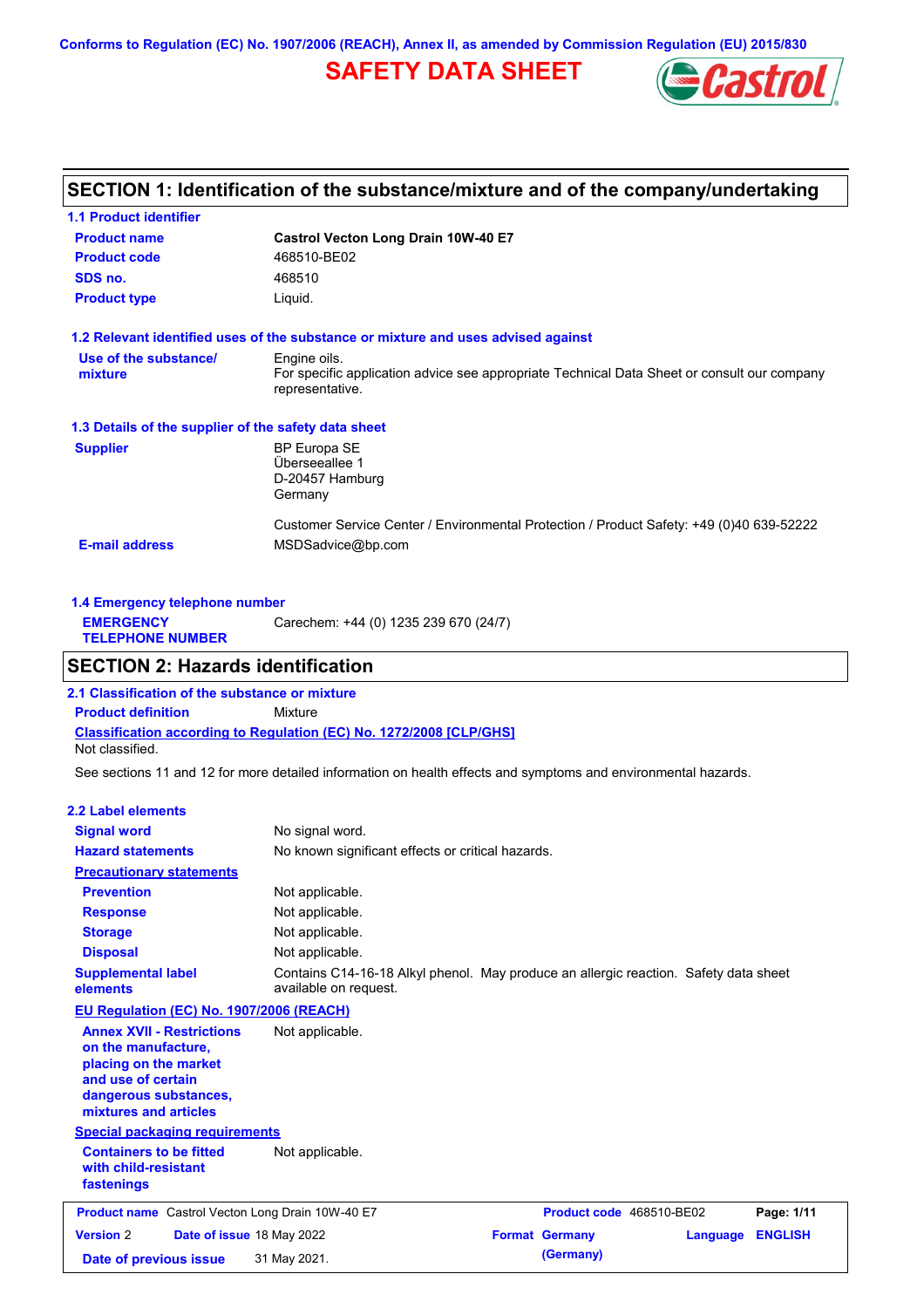### **SECTION 2: Hazards identification**

| <b>Tactile warning of danger</b>                                                                                         | Not applicable.                                                                                                                                                                                                                                                                                                                                                        |
|--------------------------------------------------------------------------------------------------------------------------|------------------------------------------------------------------------------------------------------------------------------------------------------------------------------------------------------------------------------------------------------------------------------------------------------------------------------------------------------------------------|
| 2.3 Other hazards                                                                                                        |                                                                                                                                                                                                                                                                                                                                                                        |
| <b>Results of PBT and vPvB</b><br>assessment                                                                             | Product does not meet the criteria for PBT or vPvB according to Regulation (EC) No. 1907/2006,<br>Annex XIII.                                                                                                                                                                                                                                                          |
| <b>Product meets the criteria</b><br>for PBT or vPvB according<br>to Regulation (EC) No.<br><b>1907/2006, Annex XIII</b> | This mixture does not contain any substances that are assessed to be a PBT or a vPvB.                                                                                                                                                                                                                                                                                  |
| Other hazards which do<br>not result in classification                                                                   | Defatting to the skin.<br>USED ENGINE OILS<br>Used engine oil may contain hazardous components which have the potential to cause skin<br>cancer.<br>See Toxicological Information, section 11 of this Safety Data Sheet.<br>Experimental data on one or more of the components has been used to determine all or part of<br>the hazard classification of this product. |

# **SECTION 3: Composition/information on ingredients**

| <b>3.2 Mixtures</b>                                                                       |                                                                                      |      |                                                                    |             |
|-------------------------------------------------------------------------------------------|--------------------------------------------------------------------------------------|------|--------------------------------------------------------------------|-------------|
| <b>Product definition</b><br>Mixture                                                      |                                                                                      |      |                                                                    |             |
| $H$ ighly refined base oil (IP 346 DMSO extract < 3%). Proprietary performance additives. |                                                                                      |      |                                                                    |             |
| <b>Product/ingredient</b><br>name                                                         | <b>Identifiers</b>                                                                   | $\%$ | <b>Regulation (EC) No.</b><br>1272/2008 [CLP]                      | <b>Type</b> |
| Distillates (petroleum), hydrotreated<br>heavy paraffinic                                 | REACH #: 01-2119484627-25<br>EC: 265-157-1<br>CAS: 64742-54-7<br>Index: 649-467-00-8 | ≤5   | Asp. Tox. 1, H304                                                  | $[1]$       |
| zinc bis[O-(6-methylheptyl)] bis[O-(sec-<br>butyl)] bis(dithiophosphate)                  | REACH #: 01-2119543726-33<br>$EC: 298-577-9$<br>CAS: 93819-94-4                      | 2.5  | Skin Irrit. 2, H315<br>Eye Dam. 1, H318<br>Aquatic Chronic 2. H411 | [1] [2]     |
| C14-16-18 Alkyl phenol                                                                    | REACH #: 01-2119498288-19                                                            | ≤3   | Skin Sens. 1B, H317<br>STOT RE 2. H373                             | $[1]$       |

**See Section 16 for the full text of the H statements declared above.**

**Type** 

[1] Substance classified with a health or environmental hazard

[2] Substance with a workplace exposure limit

[3] Substance meets the criteria for PBT according to Regulation (EC) No. 1907/2006, Annex XIII

[4] Substance meets the criteria for vPvB according to Regulation (EC) No. 1907/2006, Annex XIII

[5] Substance of equivalent concern

[6] Additional disclosure due to company policy

Occupational exposure limits, if available, are listed in Section 8.

# **SECTION 4: First aid measures**

#### Do not induce vomiting unless directed to do so by medical personnel. Get medical attention if symptoms occur. In case of contact, immediately flush eyes with plenty of water for at least 15 minutes. Eyelids should be held away from the eyeball to ensure thorough rinsing. Check for and remove any contact lenses. Get medical attention. **4.1 Description of first aid measures** If inhaled, remove to fresh air. Get medical attention if symptoms occur. **Ingestion Inhalation Eye contact Protection of first-aiders** No action shall be taken involving any personal risk or without suitable training. It may be dangerous to the person providing aid to give mouth-to-mouth resuscitation. **Skin contact** Wash skin thoroughly with soap and water or use recognised skin cleanser. Remove contaminated clothing and shoes. Wash clothing before reuse. Clean shoes thoroughly before reuse. Get medical attention if irritation develops.

#### **4.2 Most important symptoms and effects, both acute and delayed**

See Section 11 for more detailed information on health effects and symptoms. **Potential acute health effects**

|                        | <b>Product name</b> Castrol Vecton Long Drain 10W-40 E7 | Product code 468510-BE02 |                         | Page: 2/11 |
|------------------------|---------------------------------------------------------|--------------------------|-------------------------|------------|
| <b>Version 2</b>       | <b>Date of issue 18 May 2022</b>                        | <b>Format Germany</b>    | <b>Language ENGLISH</b> |            |
| Date of previous issue | 31 May 2021.                                            | (Germany)                |                         |            |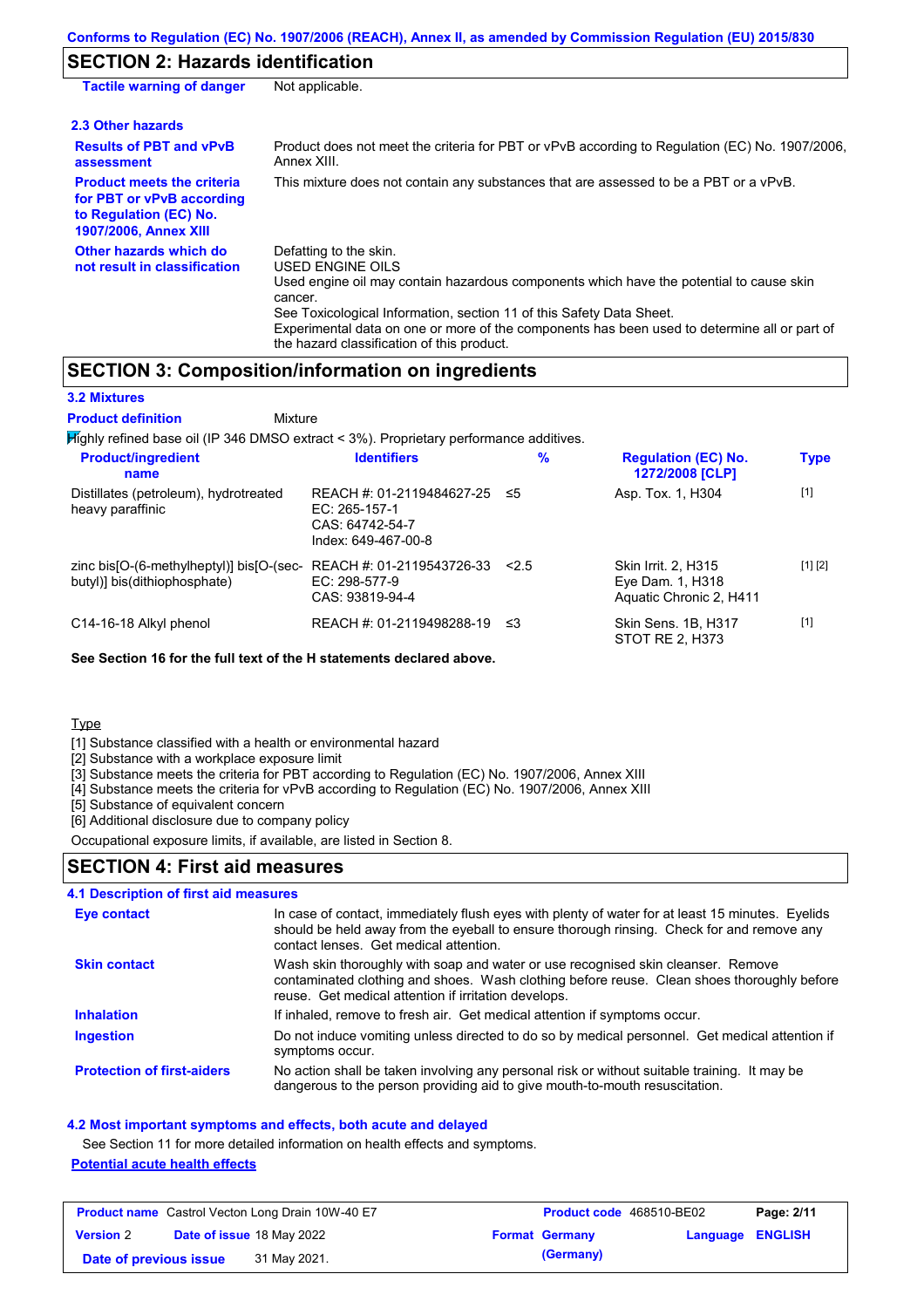# **SECTION 4: First aid measures**

| <b>Inhalation</b>   | Vapour inhalation under ambient conditions is not normally a problem due to low vapour<br>pressure.                                                       |
|---------------------|-----------------------------------------------------------------------------------------------------------------------------------------------------------|
| <b>Ingestion</b>    | No known significant effects or critical hazards.                                                                                                         |
| <b>Skin contact</b> | Defatting to the skin. May cause skin dryness and irritation. Not considered a skin sensitizer.<br>Based on data available for this or related materials. |
| Eye contact         | Not classified as an eye irritant. Based on data available for this or related materials.                                                                 |
|                     | Delayed and immediate effects as well as chronic effects from short and long-term exposure                                                                |
| <b>Inhalation</b>   | Overexposure to the inhalation of airborne droplets or aerosols may cause irritation of the<br>respiratory tract.                                         |
| <b>Ingestion</b>    | Ingestion of large quantities may cause nausea and diarrhoea.                                                                                             |
| <b>Skin contact</b> | Prolonged or repeated contact can defat the skin and lead to irritation and/or dermatitis.                                                                |
| Eye contact         | Potential risk of transient stinging or redness if accidental eye contact occurs.                                                                         |
|                     |                                                                                                                                                           |

### **4.3 Indication of any immediate medical attention and special treatment needed**

| <b>Notes to physician</b>                                         | Treatment should in general be symptomatic and directed to relieving any effects.                                                                                                                                                                                                                                                                                 |  |  |  |  |
|-------------------------------------------------------------------|-------------------------------------------------------------------------------------------------------------------------------------------------------------------------------------------------------------------------------------------------------------------------------------------------------------------------------------------------------------------|--|--|--|--|
|                                                                   | <b>SECTION 5: Firefighting measures</b>                                                                                                                                                                                                                                                                                                                           |  |  |  |  |
| 5.1 Extinguishing media<br><b>Suitable extinguishing</b><br>media | In case of fire, use foam, dry chemical or carbon dioxide extinguisher or spray.                                                                                                                                                                                                                                                                                  |  |  |  |  |
| <b>Unsuitable extinguishing</b><br>media                          | Do not use water jet. The use of a water jet may cause the fire to spread by splashing the<br>burning product.                                                                                                                                                                                                                                                    |  |  |  |  |
| 5.2 Special hazards arising from the substance or mixture         |                                                                                                                                                                                                                                                                                                                                                                   |  |  |  |  |
| <b>Hazards from the</b><br>substance or mixture                   | In a fire or if heated, a pressure increase will occur and the container may burst.                                                                                                                                                                                                                                                                               |  |  |  |  |
| <b>Hazardous combustion</b><br>products                           | Combustion products may include the following:<br>carbon oxides (CO, CO <sub>2</sub> ) (carbon monoxide, carbon dioxide)                                                                                                                                                                                                                                          |  |  |  |  |
| 5.3 Advice for firefighters                                       |                                                                                                                                                                                                                                                                                                                                                                   |  |  |  |  |
| <b>Special precautions for</b><br>fire-fighters                   | No action shall be taken involving any personal risk or without suitable training. Promptly<br>isolate the scene by removing all persons from the vicinity of the incident if there is a fire.                                                                                                                                                                    |  |  |  |  |
| <b>Special protective</b><br>equipment for fire-fighters          | Fire-fighters should wear appropriate protective equipment and self-contained breathing<br>apparatus (SCBA) with a full face-piece operated in positive pressure mode. Clothing for fire-<br>fighters (including helmets, protective boots and gloves) conforming to European standard EN<br>469 will provide a basic level of protection for chemical incidents. |  |  |  |  |

# **SECTION 6: Accidental release measures**

|                                                          | 6.1 Personal precautions, protective equipment and emergency procedures                                                                                                                                                                                                                                                                                                                        |  |  |
|----------------------------------------------------------|------------------------------------------------------------------------------------------------------------------------------------------------------------------------------------------------------------------------------------------------------------------------------------------------------------------------------------------------------------------------------------------------|--|--|
| For non-emergency<br>personnel                           | No action shall be taken involving any personal risk or without suitable training. Evacuate<br>surrounding areas. Keep unnecessary and unprotected personnel from entering. Do not touch<br>or walk through spilt material. Floors may be slippery; use care to avoid falling. Put on<br>appropriate personal protective equipment.                                                            |  |  |
| For emergency responders                                 | Entry into a confined space or poorly ventilated area contaminated with vapour, mist or fume is<br>extremely hazardous without the correct respiratory protective equipment and a safe system of<br>work. Wear self-contained breathing apparatus. Wear a suitable chemical protective suit.<br>Chemical resistant boots. See also the information in "For non-emergency personnel".           |  |  |
| <b>6.2 Environmental</b><br>precautions                  | Avoid dispersal of spilt material and runoff and contact with soil, waterways, drains and sewers.<br>Inform the relevant authorities if the product has caused environmental pollution (sewers,<br>waterways, soil or air).                                                                                                                                                                    |  |  |
| 6.3 Methods and material for containment and cleaning up |                                                                                                                                                                                                                                                                                                                                                                                                |  |  |
| <b>Small spill</b>                                       | Stop leak if without risk. Move containers from spill area. Absorb with an inert material and<br>place in an appropriate waste disposal container. Dispose of via a licensed waste disposal<br>contractor.                                                                                                                                                                                     |  |  |
| Large spill                                              | Stop leak if without risk. Move containers from spill area. Prevent entry into sewers, water<br>courses, basements or confined areas. Contain and collect spillage with non-combustible,<br>absorbent material e.g. sand, earth, vermiculite or diatomaceous earth and place in container<br>for disposal according to local regulations. Dispose of via a licensed waste disposal contractor. |  |  |

|                        | <b>Product name</b> Castrol Vecton Long Drain 10W-40 E7 | <b>Product code</b> 468510-BE02 |                  | Page: 3/11 |
|------------------------|---------------------------------------------------------|---------------------------------|------------------|------------|
| <b>Version 2</b>       | <b>Date of issue 18 May 2022</b>                        | <b>Format Germany</b>           | Language ENGLISH |            |
| Date of previous issue | 31 May 2021.                                            | (Germany)                       |                  |            |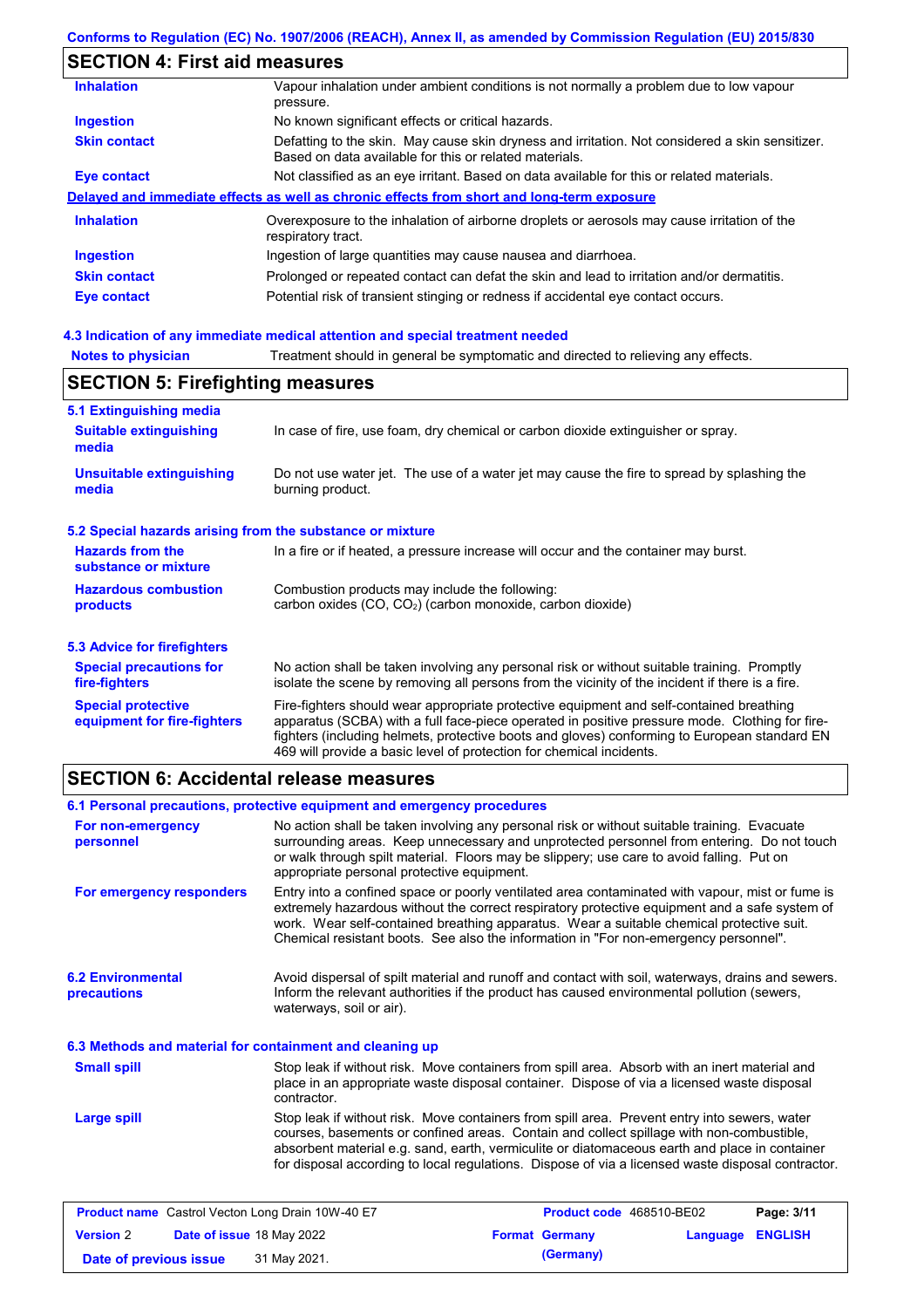### **SECTION 6: Accidental release measures**

| See Section 1 for emergency contact information.                            |
|-----------------------------------------------------------------------------|
| See Section 5 for firefighting measures.                                    |
| See Section 8 for information on appropriate personal protective equipment. |
| See Section 12 for environmental precautions.                               |
| See Section 13 for additional waste treatment information.                  |
|                                                                             |

# **SECTION 7: Handling and storage**

| 7.1 Precautions for safe handling                                                    |                                                                                                                                                                                                                                                                                                                                                                                                                                                                                          |
|--------------------------------------------------------------------------------------|------------------------------------------------------------------------------------------------------------------------------------------------------------------------------------------------------------------------------------------------------------------------------------------------------------------------------------------------------------------------------------------------------------------------------------------------------------------------------------------|
| <b>Protective measures</b>                                                           | Put on appropriate personal protective equipment.                                                                                                                                                                                                                                                                                                                                                                                                                                        |
| <b>Advice on general</b><br>occupational hygiene                                     | Eating, drinking and smoking should be prohibited in areas where this material is handled.<br>stored and processed. Wash thoroughly after handling. Remove contaminated clothing and<br>protective equipment before entering eating areas. See also Section 8 for additional<br>information on hygiene measures.                                                                                                                                                                         |
| <b>7.2 Conditions for safe</b><br>storage, including any<br><i>incompatibilities</i> | Store in accordance with local requlations. Store in a dry, cool and well-ventilated area, away<br>from incompatible materials (see Section 10). Keep away from heat and direct sunlight. Keep<br>container tightly closed and sealed until ready for use. Containers that have been opened must<br>be carefully resealed and kept upright to prevent leakage. Store and use only in equipment/<br>containers designed for use with this product. Do not store in unlabelled containers. |
| <b>Not suitable</b>                                                                  | Prolonged exposure to elevated temperature                                                                                                                                                                                                                                                                                                                                                                                                                                               |
| <b>Germany - Storage code</b>                                                        | 10                                                                                                                                                                                                                                                                                                                                                                                                                                                                                       |
| 7.3 Specific end use(s)                                                              |                                                                                                                                                                                                                                                                                                                                                                                                                                                                                          |

**Recommendations**

See section 1.2 and Exposure scenarios in annex, if applicable.

### **SECTION 8: Exposure controls/personal protection**

### **8.1 Control parameters**

**Occupational exposure limits**

| <b>Product/ingredient name</b>                                                           | <b>Exposure limit values</b>                                                                                                                                                                                                                         |  |  |  |
|------------------------------------------------------------------------------------------|------------------------------------------------------------------------------------------------------------------------------------------------------------------------------------------------------------------------------------------------------|--|--|--|
| $\overline{z}$ (nc bis [O-(6-methylheptyl)] bis [O-(sec-butyl)] bis<br>(dithiophosphate) | DFG MAC-values list (Germany).                                                                                                                                                                                                                       |  |  |  |
|                                                                                          | TWA: 2 mg/m <sup>3</sup> 8 hours. Issued/Revised: 7/2013 Form: inhalable fraction                                                                                                                                                                    |  |  |  |
|                                                                                          | PEAK: 4 mg/m <sup>3</sup> , 4 times per shift, 15 minutes. Issued/Revised: 7/2013                                                                                                                                                                    |  |  |  |
|                                                                                          | Form: inhalable fraction                                                                                                                                                                                                                             |  |  |  |
|                                                                                          | PEAK: 0.4 mg/m <sup>3</sup> , 4 times per shift, 15 minutes. Issued/Revised: 7/2012                                                                                                                                                                  |  |  |  |
|                                                                                          | Form: respirable fraction                                                                                                                                                                                                                            |  |  |  |
|                                                                                          | TWA: 0.1 mg/m <sup>3</sup> 8 hours. Issued/Revised: 7/2012 Form: respirable                                                                                                                                                                          |  |  |  |
|                                                                                          | fraction                                                                                                                                                                                                                                             |  |  |  |
|                                                                                          | Whilst specific OELs for certain components may be shown in this section, other components may be present in any mist,<br>vapour or dust produced. Therefore, the specific OELs may not be applicable to the product as a whole and are provided for |  |  |  |

vapour or dust produced. Therefore, the specific OELs may not be applicable to the product as a whole and are provided for guidance only.

**Recommended monitoring procedures** If this product contains ingredients with exposure limits, personal, workplace atmosphere or biological monitoring may be required to determine the effectiveness of the ventilation or other control measures and/or the necessity to use respiratory protective equipment. Reference should be made to monitoring standards, such as the following: European Standard EN 689 (Workplace atmospheres - Guidance for the assessment of exposure by inhalation to chemical agents for comparison with limit values and measurement strategy) European Standard EN 14042 (Workplace atmospheres - Guide for the application and use of procedures for the assessment of exposure to chemical and biological agents) European Standard EN 482 (Workplace atmospheres - General requirements for the performance of procedures for the measurement of chemical agents) Reference to national guidance documents for methods for the determination of hazardous substances will also be required.

### **Derived No Effect Level**

No DNELs/DMELs available.

#### **Predicted No Effect Concentration**

No PNECs available

### **8.2 Exposure controls**

|                        | <b>Product name</b> Castrol Vecton Long Drain 10W-40 E7 | <b>Product code</b> 468510-BE02 |                         | Page: 4/11 |
|------------------------|---------------------------------------------------------|---------------------------------|-------------------------|------------|
| <b>Version 2</b>       | <b>Date of issue 18 May 2022</b>                        | <b>Format Germany</b>           | <b>Language ENGLISH</b> |            |
| Date of previous issue | 31 May 2021.                                            | (Germany)                       |                         |            |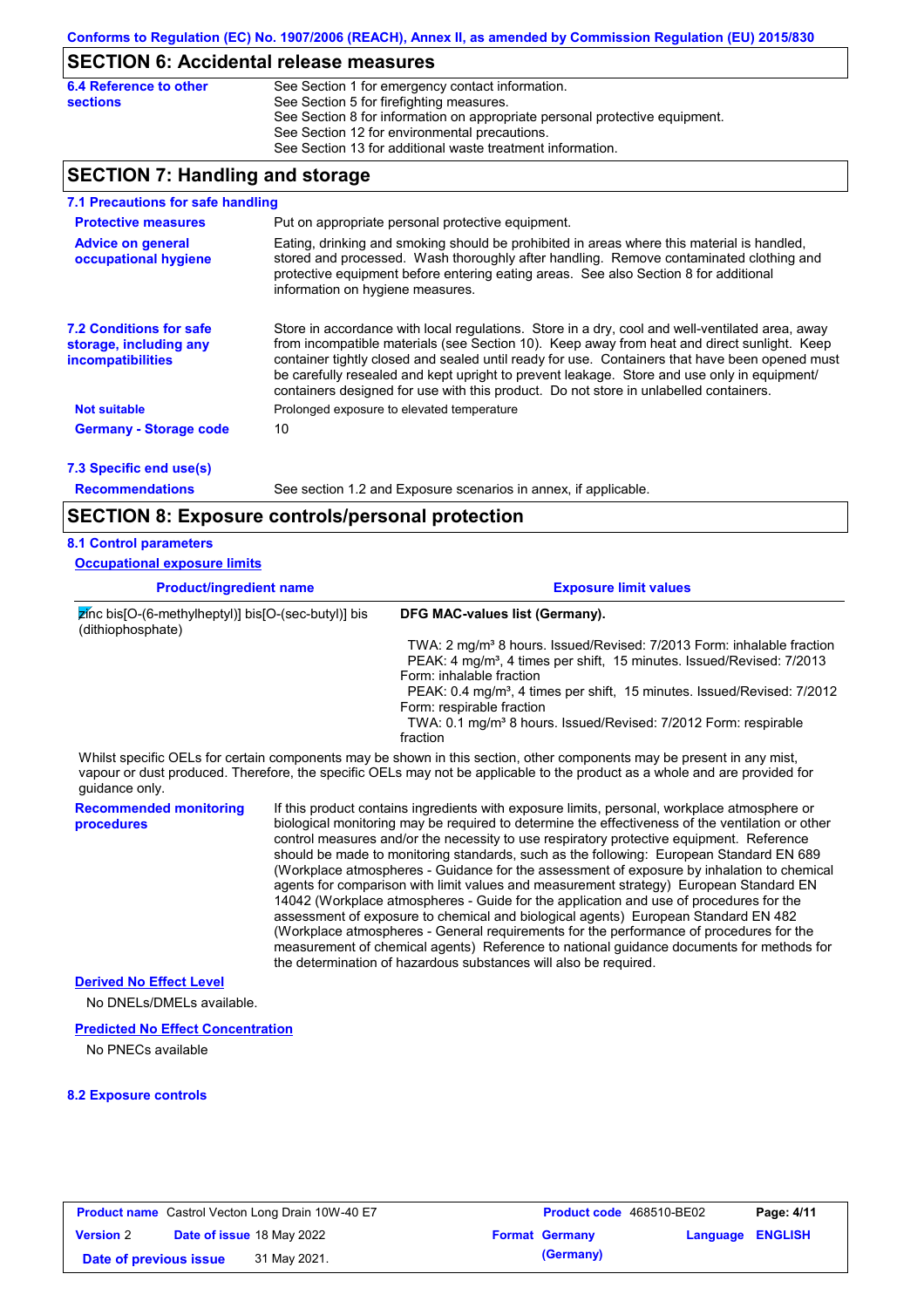# **SECTION 8: Exposure controls/personal protection**

| <b>Appropriate engineering</b><br>controls | Provide exhaust ventilation or other engineering controls to keep the relevant airborne<br>concentrations below their respective occupational exposure limits.<br>All activities involving chemicals should be assessed for their risks to health, to ensure<br>exposures are adequately controlled. Personal protective equipment should only be considered<br>after other forms of control measures (e.g. engineering controls) have been suitably evaluated.<br>Personal protective equipment should conform to appropriate standards, be suitable for use, be<br>kept in good condition and properly maintained.<br>Your supplier of personal protective equipment should be consulted for advice on selection and<br>appropriate standards. For further information contact your national organisation for standards.<br>The final choice of protective equipment will depend upon a risk assessment. It is important to<br>ensure that all items of personal protective equipment are compatible. |
|--------------------------------------------|---------------------------------------------------------------------------------------------------------------------------------------------------------------------------------------------------------------------------------------------------------------------------------------------------------------------------------------------------------------------------------------------------------------------------------------------------------------------------------------------------------------------------------------------------------------------------------------------------------------------------------------------------------------------------------------------------------------------------------------------------------------------------------------------------------------------------------------------------------------------------------------------------------------------------------------------------------------------------------------------------------|
| <b>Individual protection measures</b>      |                                                                                                                                                                                                                                                                                                                                                                                                                                                                                                                                                                                                                                                                                                                                                                                                                                                                                                                                                                                                         |
| <b>Hygiene measures</b>                    | Wash hands, forearms and face thoroughly after handling chemical products, before eating,<br>smoking and using the lavatory and at the end of the working period. Ensure that eyewash<br>stations and safety showers are close to the workstation location.                                                                                                                                                                                                                                                                                                                                                                                                                                                                                                                                                                                                                                                                                                                                             |
| <b>Respiratory protection</b>              | In case of insufficient ventilation, wear suitable respiratory equipment.<br>The correct choice of respiratory protection depends upon the chemicals being handled, the<br>conditions of work and use, and the condition of the respiratory equipment. Safety procedures<br>should be developed for each intended application. Respiratory protection equipment should<br>therefore be chosen in consultation with the supplier/manufacturer and with a full assessment<br>of the working conditions.                                                                                                                                                                                                                                                                                                                                                                                                                                                                                                   |
| <b>Eye/face protection</b>                 | Safety glasses with side shields.                                                                                                                                                                                                                                                                                                                                                                                                                                                                                                                                                                                                                                                                                                                                                                                                                                                                                                                                                                       |
| <b>Skin protection</b>                     |                                                                                                                                                                                                                                                                                                                                                                                                                                                                                                                                                                                                                                                                                                                                                                                                                                                                                                                                                                                                         |
| <b>Hand protection</b>                     | <b>General Information:</b>                                                                                                                                                                                                                                                                                                                                                                                                                                                                                                                                                                                                                                                                                                                                                                                                                                                                                                                                                                             |
|                                            | Because specific work environments and material handling practices vary, safety procedures<br>should be developed for each intended application. The correct choice of protective gloves<br>depends upon the chemicals being handled, and the conditions of work and use. Most gloves<br>provide protection for only a limited time before they must be discarded and replaced (even the<br>best chemically resistant gloves will break down after repeated chemical exposures).                                                                                                                                                                                                                                                                                                                                                                                                                                                                                                                        |
|                                            | Gloves should be chosen in consultation with the supplier / manufacturer and taking account of<br>a full assessment of the working conditions.                                                                                                                                                                                                                                                                                                                                                                                                                                                                                                                                                                                                                                                                                                                                                                                                                                                          |
|                                            | Recommended: Nitrile gloves.<br><b>Breakthrough time:</b>                                                                                                                                                                                                                                                                                                                                                                                                                                                                                                                                                                                                                                                                                                                                                                                                                                                                                                                                               |
|                                            | Breakthrough time data are generated by glove manufacturers under laboratory test conditions<br>and represent how long a glove can be expected to provide effective permeation resistance. It<br>is important when following breakthrough time recommendations that actual workplace<br>conditions are taken into account. Always consult with your glove supplier for up-to-date<br>technical information on breakthrough times for the recommended glove type.<br>Our recommendations on the selection of gloves are as follows:                                                                                                                                                                                                                                                                                                                                                                                                                                                                      |
|                                            | Continuous contact:                                                                                                                                                                                                                                                                                                                                                                                                                                                                                                                                                                                                                                                                                                                                                                                                                                                                                                                                                                                     |
|                                            | Gloves with a minimum breakthrough time of 240 minutes, or >480 minutes if suitable gloves<br>can be obtained.<br>If suitable gloves are not available to offer that level of protection, gloves with shorter<br>breakthrough times may be acceptable as long as appropriate glove maintenance and<br>replacement regimes are determined and adhered to.                                                                                                                                                                                                                                                                                                                                                                                                                                                                                                                                                                                                                                                |
|                                            | Short-term / splash protection:                                                                                                                                                                                                                                                                                                                                                                                                                                                                                                                                                                                                                                                                                                                                                                                                                                                                                                                                                                         |
|                                            | Recommended breakthrough times as above.<br>It is recognised that for short-term, transient exposures, gloves with shorter breakthrough times<br>may commonly be used. Therefore, appropriate maintenance and replacement regimes must<br>be determined and rigorously followed.                                                                                                                                                                                                                                                                                                                                                                                                                                                                                                                                                                                                                                                                                                                        |
|                                            | <b>Glove Thickness:</b>                                                                                                                                                                                                                                                                                                                                                                                                                                                                                                                                                                                                                                                                                                                                                                                                                                                                                                                                                                                 |
|                                            | For general applications, we recommend gloves with a thickness typically greater than 0.35 mm.                                                                                                                                                                                                                                                                                                                                                                                                                                                                                                                                                                                                                                                                                                                                                                                                                                                                                                          |
|                                            | It should be emphasised that glove thickness is not necessarily a good predictor of glove<br>resistance to a specific chemical, as the permeation efficiency of the glove will be dependent<br>on the exact composition of the glove material. Therefore, glove selection should also be based<br>on consideration of the task requirements and knowledge of breakthrough times.<br>Glove thickness may also vary depending on the glove manufacturer, the glove type and the<br>glove model. Therefore, the manufacturers' technical data should always be taken into account<br>to ensure selection of the most appropriate glove for the task.                                                                                                                                                                                                                                                                                                                                                       |

|                        |                                  | <b>Product name</b> Castrol Vecton Long Drain 10W-40 E7 | Product code 468510-BE02 |                  | Page: 5/11 |
|------------------------|----------------------------------|---------------------------------------------------------|--------------------------|------------------|------------|
| <b>Version 2</b>       | <b>Date of issue 18 May 2022</b> |                                                         | <b>Format Germany</b>    | Language ENGLISH |            |
| Date of previous issue |                                  | 31 May 2021.                                            | (Germany)                |                  |            |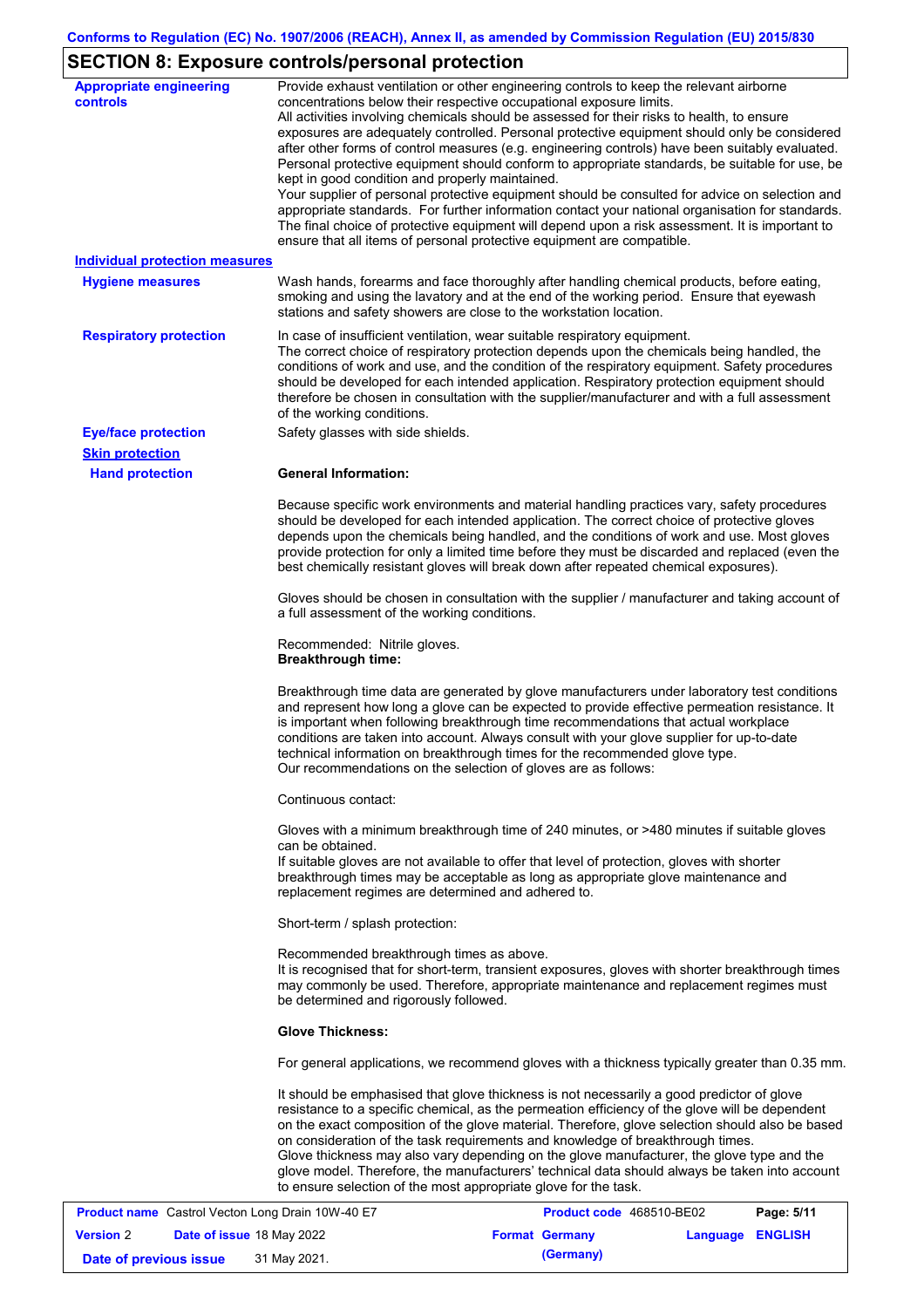# **SECTION 8: Exposure controls/personal protection**

|                                           | Note: Depending on the activity being conducted, gloves of varying thickness may be required<br>for specific tasks. For example:                                                                                                                                                                                                                                                                                                                                                                                                                                                                                                                                                      |
|-------------------------------------------|---------------------------------------------------------------------------------------------------------------------------------------------------------------------------------------------------------------------------------------------------------------------------------------------------------------------------------------------------------------------------------------------------------------------------------------------------------------------------------------------------------------------------------------------------------------------------------------------------------------------------------------------------------------------------------------|
|                                           | • Thinner gloves (down to 0.1 mm or less) may be required where a high degree of manual<br>dexterity is needed. However, these gloves are only likely to give short duration protection and<br>would normally be just for single use applications, then disposed of.                                                                                                                                                                                                                                                                                                                                                                                                                  |
|                                           | • Thicker gloves (up to 3 mm or more) may be required where there is a mechanical (as well<br>as a chemical) risk i.e. where there is abrasion or puncture potential.                                                                                                                                                                                                                                                                                                                                                                                                                                                                                                                 |
| <b>Skin and body</b>                      | Use of protective clothing is good industrial practice.<br>Personal protective equipment for the body should be selected based on the task being<br>performed and the risks involved and should be approved by a specialist before handling this<br>product.<br>Cotton or polyester/cotton overalls will only provide protection against light superficial<br>contamination that will not soak through to the skin. Overalls should be laundered on a regular<br>basis. When the risk of skin exposure is high (e.g. when cleaning up spillages or if there is a<br>risk of splashing) then chemical resistant aprons and/or impervious chemical suits and boots<br>will be required. |
| <b>Refer to standards:</b>                | Respiratory protection: EN 529<br>Gloves: EN 420, EN 374<br>Eye protection: EN 166<br>Filtering half-mask: EN 149<br>Filtering half-mask with valve: EN 405<br>Half-mask: EN 140 plus filter<br>Full-face mask: EN 136 plus filter<br>Particulate filters: EN 143<br>Gas/combined filters: EN 14387                                                                                                                                                                                                                                                                                                                                                                                   |
| <b>Environmental exposure</b><br>controls | Emissions from ventilation or work process equipment should be checked to ensure they<br>comply with the requirements of environmental protection legislation. In some cases, fume<br>scrubbers, filters or engineering modifications to the process equipment will be necessary to<br>reduce emissions to acceptable levels.                                                                                                                                                                                                                                                                                                                                                         |

# **SECTION 9: Physical and chemical properties**

The conditions of measurement of all properties are at standard temperature and pressure unless otherwise indicated.

### **9.1 Information on basic physical and chemical properties**

| <b>Appearance</b>                                      |                                                              |           |         |                         |          |
|--------------------------------------------------------|--------------------------------------------------------------|-----------|---------|-------------------------|----------|
| <b>Physical state</b>                                  | Liquid.                                                      |           |         |                         |          |
| <b>Colour</b>                                          | Amber. [Light]                                               |           |         |                         |          |
| <b>Odour</b>                                           | Not available.                                               |           |         |                         |          |
| <b>Odour threshold</b>                                 | Not available.                                               |           |         |                         |          |
| рH                                                     | Not applicable.                                              |           |         |                         |          |
| <b>Melting point/freezing point</b>                    | Not available.                                               |           |         |                         |          |
| Initial boiling point and boiling<br>range             | Not available.                                               |           |         |                         |          |
| <b>Pour point</b>                                      | -42 $\degree$ C                                              |           |         |                         |          |
| <b>Flash point</b>                                     | Closed cup: 210°C (410°F)                                    |           |         |                         |          |
| <b>Evaporation rate</b>                                | Not available.                                               |           |         |                         |          |
| <b>Flammability (solid, gas)</b>                       | Not available.                                               |           |         |                         |          |
| <b>Upper/lower flammability or</b><br>explosive limits | Not available.                                               |           |         |                         |          |
| <b>Vapour pressure</b>                                 | Not available.                                               |           |         |                         |          |
|                                                        |                                                              |           |         | Vapour Pressure at 20°C | Vap      |
|                                                        | <b>Ingredient name</b>                                       | mm Hg kPa |         | <b>Method</b>           | mm<br>Hg |
|                                                        | Distillates (petroleum),<br>hydrotreated heavy<br>paraffinic | <0.08     | < 0.011 | <b>ASTM D 5191</b>      |          |
|                                                        | Distillates (petroleum),                                     | < 0.08    | < 0.011 | <b>ASTM D 5191</b>      |          |

hydrotreated heavy paraffinic

|                        |                                  | <b>Product name</b> Castrol Vecton Long Drain 10W-40 E7 | <b>Product code</b> 468510-BE02 |                         | Page: 6/11 |
|------------------------|----------------------------------|---------------------------------------------------------|---------------------------------|-------------------------|------------|
| <b>Version</b> 2       | <b>Date of issue 18 May 2022</b> |                                                         | <b>Format Germany</b>           | <b>Language ENGLISH</b> |            |
| Date of previous issue |                                  | 31 May 2021.                                            | (Germany)                       |                         |            |

**Vapour Pressure at 20˚C Vapour pressure at 50˚C**

**Method** 

**mm kPa**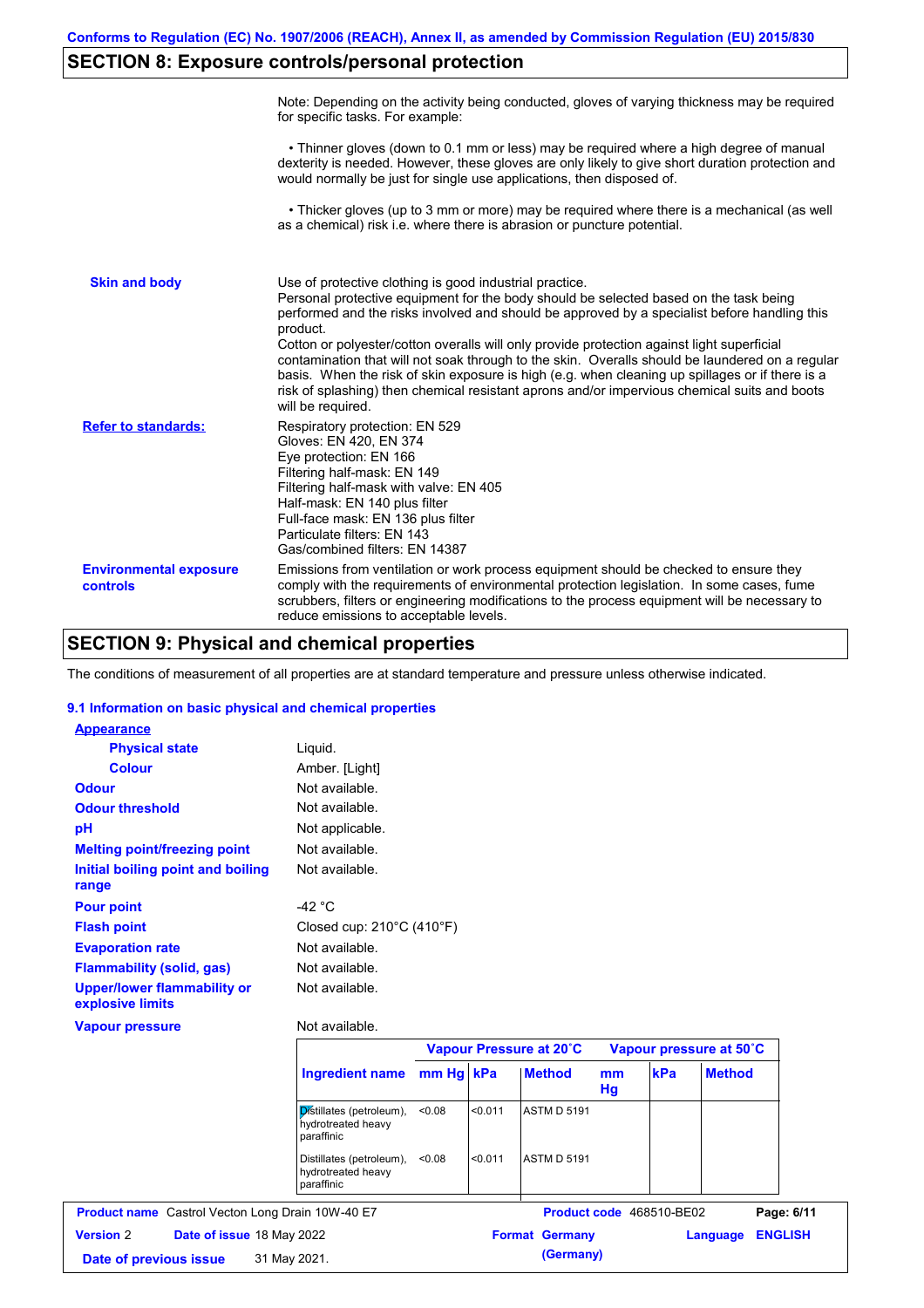# **SECTION 9: Physical and chemical properties**

| <b>10.1 Reactivity</b>                            | No specific test data available for this product. Refer to Conditions to avoid and Incompatible                                                 |
|---------------------------------------------------|-------------------------------------------------------------------------------------------------------------------------------------------------|
| <b>SECTION 10: Stability and reactivity</b>       |                                                                                                                                                 |
| No additional information.                        |                                                                                                                                                 |
| 9.2 Other information                             |                                                                                                                                                 |
| <b>Median particle size</b>                       | Not applicable.                                                                                                                                 |
| <b>Particle characteristics</b>                   |                                                                                                                                                 |
| <b>Oxidising properties</b>                       | Not available.                                                                                                                                  |
| <b>Explosive properties</b>                       | Not available.                                                                                                                                  |
| <b>Viscosity</b>                                  | Kinematic: $86.3$ mm <sup>2</sup> /s ( $86.3$ cSt) at $40^{\circ}$ C<br>Kinematic: 12.5 to 16.3 mm <sup>2</sup> /s (12.5 to 16.3 cSt) at 100 °C |
| <b>Decomposition temperature</b>                  | Not available.                                                                                                                                  |
| <b>Auto-ignition temperature</b>                  | Not available.                                                                                                                                  |
| <b>Partition coefficient: n-octanol/</b><br>water | Mot applicable.                                                                                                                                 |
| <b>Solubility(ies)</b>                            | insoluble in water.                                                                                                                             |
| <b>Density</b>                                    | $\leq$ 1000 kg/m <sup>3</sup> (<1 g/cm <sup>3</sup> ) at 15 <sup>°</sup> C                                                                      |
| <b>Relative density</b>                           | Not available.                                                                                                                                  |
| <b>Vapour density</b>                             | Not available.                                                                                                                                  |

|                                                   | materials for additional information.                                                                                                                                   |
|---------------------------------------------------|-------------------------------------------------------------------------------------------------------------------------------------------------------------------------|
| <b>10.2 Chemical stability</b>                    | The product is stable.                                                                                                                                                  |
| <b>10.3 Possibility of</b><br>hazardous reactions | Under normal conditions of storage and use, hazardous reactions will not occur.<br>Under normal conditions of storage and use, hazardous polymerisation will not occur. |
| <b>10.4 Conditions to avoid</b>                   | Avoid all possible sources of ignition (spark or flame).                                                                                                                |
| <b>10.5 Incompatible materials</b>                | Reactive or incompatible with the following materials: oxidising materials.                                                                                             |
| <b>10.6 Hazardous</b><br>decomposition products   | Under normal conditions of storage and use, hazardous decomposition products should not be<br>produced.                                                                 |

# **SECTION 11: Toxicological information**

### **11.1 Information on toxicological effects**

### **Acute toxicity estimates**

| <b>Product/ingredient name</b>                                                   |                                                                                                                                                           | Oral (mg/<br>kg) | <b>Dermal</b><br>(mg/kg) | <b>Inhalation</b><br>(gases)<br>(ppm) | <b>Inhalation</b><br>(vapours)<br>(mg/l) | <b>Inhalation</b><br>(dusts<br>and mists)<br>(mg/l) |
|----------------------------------------------------------------------------------|-----------------------------------------------------------------------------------------------------------------------------------------------------------|------------------|--------------------------|---------------------------------------|------------------------------------------|-----------------------------------------------------|
| Phosphorodithioic acid, mixed O,O-bis(sec-Bu and<br>isooctyl) esters, zinc salts |                                                                                                                                                           | 2500             | N/A                      | N/A                                   | N/A                                      | N/A                                                 |
| Long chain alkyl phenol                                                          |                                                                                                                                                           | 2500             | N/A                      | N/A                                   | N/A                                      | N/A                                                 |
| <b>Information on likely</b><br>routes of exposure                               | Routes of entry anticipated: Dermal, Inhalation.                                                                                                          |                  |                          |                                       |                                          |                                                     |
| <b>Potential acute health effects</b>                                            |                                                                                                                                                           |                  |                          |                                       |                                          |                                                     |
| <b>Inhalation</b>                                                                | Vapour inhalation under ambient conditions is not normally a problem due to low vapour<br>pressure.                                                       |                  |                          |                                       |                                          |                                                     |
|                                                                                  |                                                                                                                                                           |                  |                          |                                       |                                          |                                                     |
| Ingestion                                                                        | No known significant effects or critical hazards.                                                                                                         |                  |                          |                                       |                                          |                                                     |
| <b>Skin contact</b>                                                              | Defatting to the skin. May cause skin dryness and irritation. Not considered a skin sensitizer.<br>Based on data available for this or related materials. |                  |                          |                                       |                                          |                                                     |
| <b>Eye contact</b>                                                               | Not classified as an eye irritant. Based on data available for this or related materials.                                                                 |                  |                          |                                       |                                          |                                                     |
| Symptoms related to the physical, chemical and toxicological characteristics     |                                                                                                                                                           |                  |                          |                                       |                                          |                                                     |
| <b>Inhalation</b>                                                                | No specific data.                                                                                                                                         |                  |                          |                                       |                                          |                                                     |

|                        | <b>Product name</b> Castrol Vecton Long Drain 10W-40 E7 | <b>Product code</b> 468510-BE02 |                         | Page: 7/11 |
|------------------------|---------------------------------------------------------|---------------------------------|-------------------------|------------|
| <b>Version 2</b>       | <b>Date of issue 18 May 2022</b>                        | <b>Format Germany</b>           | <b>Language ENGLISH</b> |            |
| Date of previous issue | 31 May 2021.                                            | (Germany)                       |                         |            |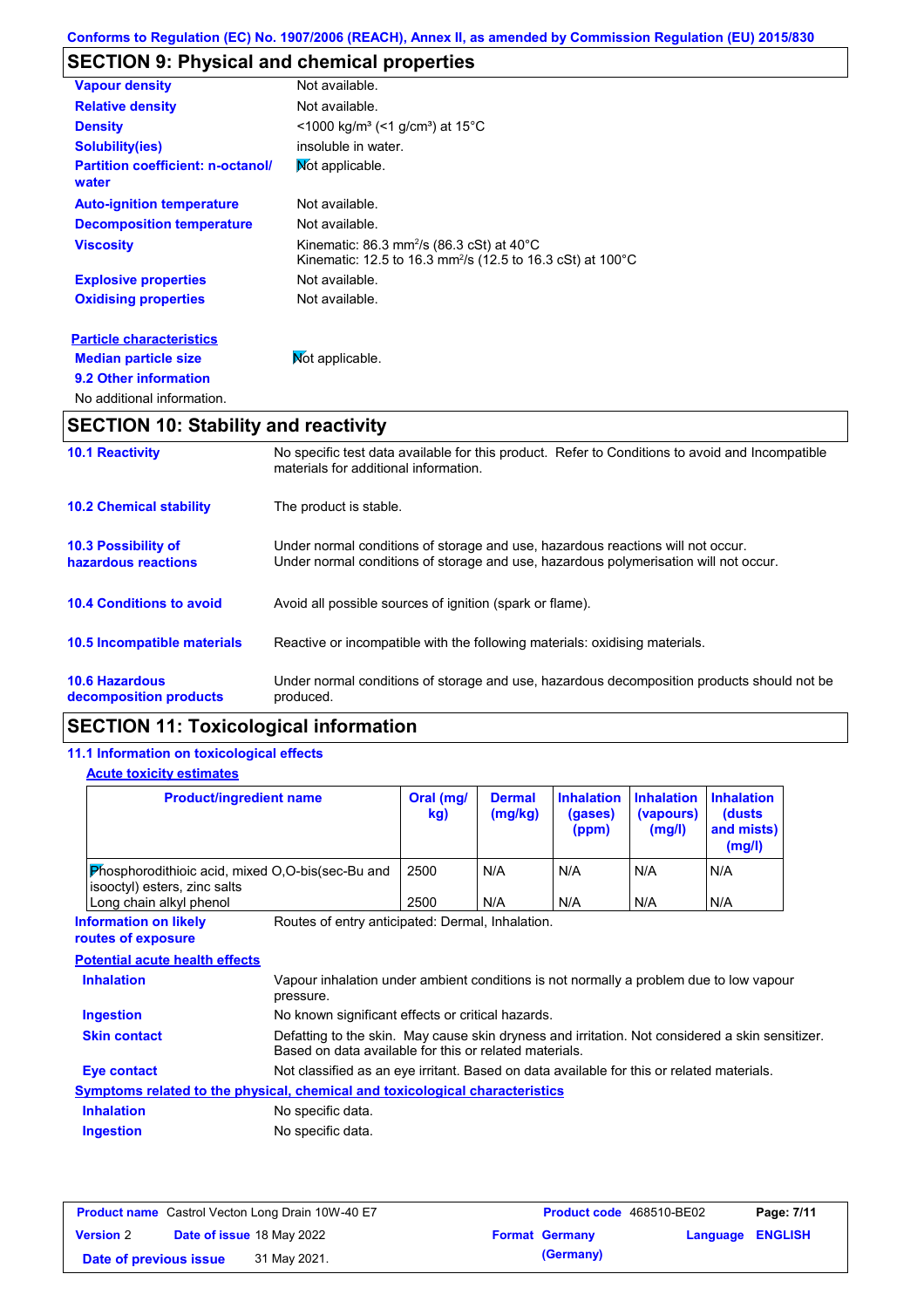# **SECTION 11: Toxicological information**

| <b>Skin contact</b>                     | Adverse symptoms may include the following:<br>irritation                                                                                                                                                                                                                                                                                                                                                       |
|-----------------------------------------|-----------------------------------------------------------------------------------------------------------------------------------------------------------------------------------------------------------------------------------------------------------------------------------------------------------------------------------------------------------------------------------------------------------------|
|                                         | dryness                                                                                                                                                                                                                                                                                                                                                                                                         |
|                                         | cracking                                                                                                                                                                                                                                                                                                                                                                                                        |
| Eye contact                             | No specific data.                                                                                                                                                                                                                                                                                                                                                                                               |
|                                         | Delayed and immediate effects as well as chronic effects from short and long-term exposure                                                                                                                                                                                                                                                                                                                      |
| <b>Inhalation</b>                       | Overexposure to the inhalation of airborne droplets or aerosols may cause irritation of the<br>respiratory tract.                                                                                                                                                                                                                                                                                               |
| Ingestion                               | Ingestion of large quantities may cause nausea and diarrhoea.                                                                                                                                                                                                                                                                                                                                                   |
| <b>Skin contact</b>                     | Prolonged or repeated contact can defat the skin and lead to irritation and/or dermatitis.                                                                                                                                                                                                                                                                                                                      |
| Eye contact                             | Potential risk of transient stinging or redness if accidental eye contact occurs.                                                                                                                                                                                                                                                                                                                               |
| <b>Potential chronic health effects</b> |                                                                                                                                                                                                                                                                                                                                                                                                                 |
| <b>General</b>                          | <b>USED ENGINE OILS</b><br>Combustion products resulting from the operation of internal combustion engines contaminate<br>engine oils during use. Used engine oil may contain hazardous components which have the<br>potential to cause skin cancer. Frequent or prolonged contact with all types and makes of used<br>engine oil must therefore be avoided and a high standard of personal hygiene maintained. |
| <b>Carcinogenicity</b>                  | No known significant effects or critical hazards.                                                                                                                                                                                                                                                                                                                                                               |
| <b>Mutagenicity</b>                     | No known significant effects or critical hazards.                                                                                                                                                                                                                                                                                                                                                               |
| <b>Developmental effects</b>            | No known significant effects or critical hazards.                                                                                                                                                                                                                                                                                                                                                               |
| <b>Fertility effects</b>                | No known significant effects or critical hazards.                                                                                                                                                                                                                                                                                                                                                               |

# **SECTION 12: Ecological information**

# **12.1 Toxicity**

**Environmental hazards** Not classified as dangerous

### **12.2 Persistence and degradability**

Partially biodegradable.

#### **12.3 Bioaccumulative potential**

This product is not expected to bioaccumulate through food chains in the environment.

| <b>12.4 Mobility in soil</b>                                  |                                                                      |
|---------------------------------------------------------------|----------------------------------------------------------------------|
| <b>Soil/water partition</b><br>coefficient (K <sub>oc</sub> ) | Not available.                                                       |
| <b>Mobility</b>                                               | Spillages may penetrate the soil causing ground water contamination. |

#### **12.5 Results of PBT and vPvB assessment**

Product does not meet the criteria for PBT or vPvB according to Regulation (EC) No. 1907/2006, Annex XIII.

| 12.6 Other adverse effects          |                                                                                                                           |
|-------------------------------------|---------------------------------------------------------------------------------------------------------------------------|
| <b>Other ecological information</b> | Spills may form a film on water surfaces causing physical damage to organisms. Oxygen<br>transfer could also be impaired. |

### **SECTION 13: Disposal considerations**

### **13.1 Waste treatment methods**

### **Product**

**Methods of disposal**

Where possible, arrange for product to be recycled. Dispose of via an authorised person/ licensed waste disposal contractor in accordance with local regulations.

### **Hazardous waste** Yes.

**European waste catalogue (EWC)**

| Waste code | <b>Waste designation</b>                |  |  |  |  |
|------------|-----------------------------------------|--|--|--|--|
| $130208*$  | other engine, gear and lubricating oils |  |  |  |  |
| .<br>.     |                                         |  |  |  |  |

However, deviation from the intended use and/or the presence of any potential contaminants may require an alternative waste disposal code to be assigned by the end user.

#### **Packaging**

| <b>Methods of disposal</b> | Where possible, arrange for product to be recycled. Dispose of via an authorised person/ |  |
|----------------------------|------------------------------------------------------------------------------------------|--|
|                            | licensed waste disposal contractor in accordance with local regulations.                 |  |

|                        | <b>Product name</b> Castrol Vecton Long Drain 10W-40 E7 | <b>Product code</b> 468510-BE02 |                         | Page: 8/11 |
|------------------------|---------------------------------------------------------|---------------------------------|-------------------------|------------|
| <b>Version 2</b>       | Date of issue 18 May 2022                               | <b>Format Germany</b>           | <b>Language ENGLISH</b> |            |
| Date of previous issue | 31 May 2021.                                            | (Germany)                       |                         |            |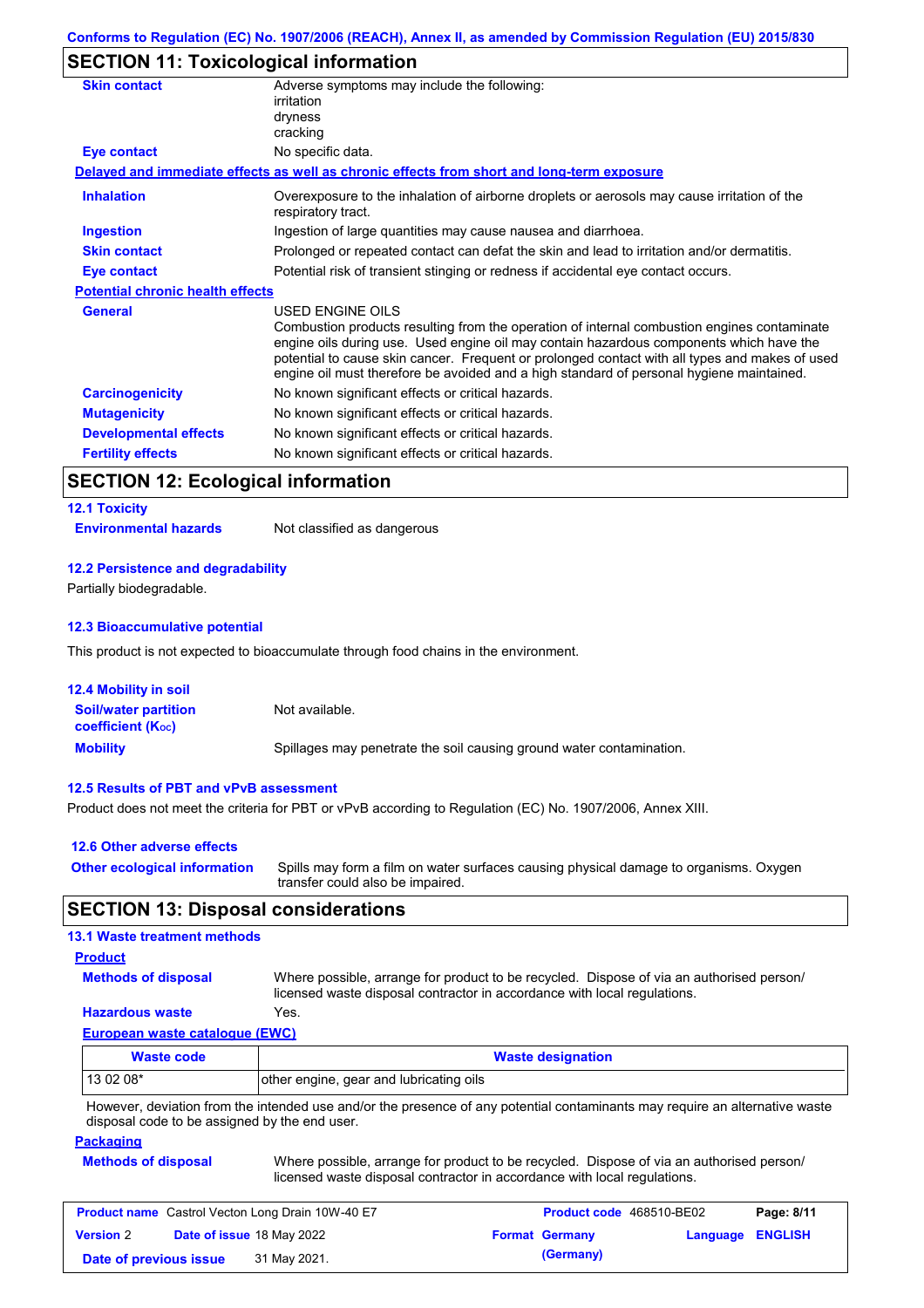### **SECTION 13: Disposal considerations**

This material and its container must be disposed of in a safe way. Care should be taken when handling emptied containers that have not been cleaned or rinsed out. Empty containers or liners may retain some product residues. Empty containers represent a fire hazard as they may contain flammable product residues and vapour. Never weld, solder or braze empty containers. Avoid dispersal of spilt material and runoff and contact with soil, waterways, drains and sewers. **References** Commission 2014/955/EU Directive 2008/98/EC

### **SECTION 14: Transport information**

|                                                | <b>ADR/RID</b> | <b>ADN</b>     | <b>IMDG</b>    | <b>IATA</b>    |
|------------------------------------------------|----------------|----------------|----------------|----------------|
| 14.1 UN number                                 | Not regulated. | Not regulated. | Not regulated. | Not regulated. |
| 14.2 UN proper<br>shipping name                |                |                |                |                |
| <b>14.3 Transport</b><br>hazard class(es)      |                |                |                |                |
| <b>14.4 Packing</b><br>group                   |                |                |                |                |
| 14.5<br><b>Environmental</b><br><b>hazards</b> | No.            | No.            | No.            | No.            |
| <b>Additional</b><br>information               |                |                |                |                |

**14.6 Special precautions for user** Not available.

**14.7 Transport in bulk according to IMO instruments** Not available.

### **SECTION 15: Regulatory information**

|                                                                                                                                                          | 15.1 Safety, health and environmental regulations/legislation specific for the substance or mixture                            |                          |          |                |
|----------------------------------------------------------------------------------------------------------------------------------------------------------|--------------------------------------------------------------------------------------------------------------------------------|--------------------------|----------|----------------|
| EU Regulation (EC) No. 1907/2006 (REACH)                                                                                                                 |                                                                                                                                |                          |          |                |
|                                                                                                                                                          | Annex XIV - List of substances subject to authorisation                                                                        |                          |          |                |
| <b>Annex XIV</b>                                                                                                                                         |                                                                                                                                |                          |          |                |
| None of the components are listed.                                                                                                                       |                                                                                                                                |                          |          |                |
| <b>Substances of very high concern</b>                                                                                                                   |                                                                                                                                |                          |          |                |
| None of the components are listed.                                                                                                                       |                                                                                                                                |                          |          |                |
| EU Regulation (EC) No. 1907/2006 (REACH)                                                                                                                 |                                                                                                                                |                          |          |                |
| <b>Annex XVII - Restrictions</b><br>on the manufacture.<br>placing on the market<br>and use of certain<br>dangerous substances,<br>mixtures and articles | Not applicable.                                                                                                                |                          |          |                |
| <b>Other regulations</b>                                                                                                                                 |                                                                                                                                |                          |          |                |
| <b>REACH Status</b>                                                                                                                                      | The company, as identified in Section 1, sells this product in the EU in compliance with the<br>current requirements of REACH. |                          |          |                |
| <b>United States inventory</b><br>(TSCA 8b)                                                                                                              | At least one component is not listed.                                                                                          |                          |          |                |
| <b>Australia inventory (AIIC)</b>                                                                                                                        | At least one component is not listed.                                                                                          |                          |          |                |
| <b>Canada inventory</b>                                                                                                                                  | At least one component is not listed.                                                                                          |                          |          |                |
| <b>China inventory (IECSC)</b>                                                                                                                           | At least one component is not listed.                                                                                          |                          |          |                |
| <b>Japan inventory (CSCL)</b>                                                                                                                            | At least one component is not listed.                                                                                          |                          |          |                |
| <b>Korea inventory (KECI)</b>                                                                                                                            | All components are listed or exempted.                                                                                         |                          |          |                |
| <b>Product name</b> Castrol Vecton Long Drain 10W-40 E7                                                                                                  |                                                                                                                                | Product code 468510-BE02 |          | Page: 9/11     |
| <b>Version 2</b><br>Date of issue 18 May 2022                                                                                                            |                                                                                                                                | <b>Format Germany</b>    | Language | <b>ENGLISH</b> |

**Date of previous issue** 31 May 2021.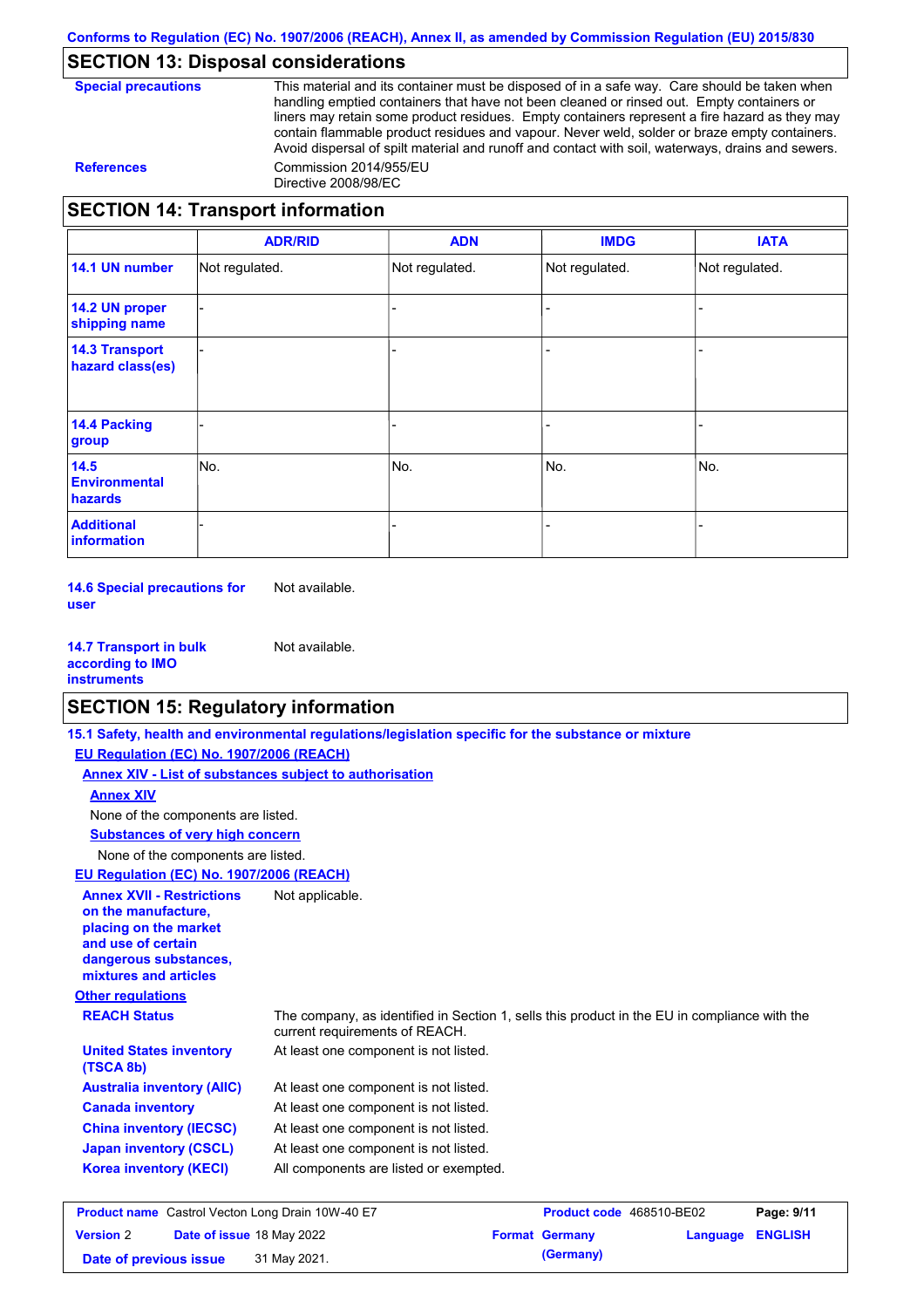# **SECTION 15: Regulatory information**

| <b>Philippines inventory</b><br>(PICCS)                            |                                                                                                                             | At least one component is not listed.                                                                                                                                                                                  |  |  |  |  |
|--------------------------------------------------------------------|-----------------------------------------------------------------------------------------------------------------------------|------------------------------------------------------------------------------------------------------------------------------------------------------------------------------------------------------------------------|--|--|--|--|
| <b>Taiwan Chemical</b><br><b>Substances Inventory</b><br>(TCSI)    | All components are listed or exempted.                                                                                      |                                                                                                                                                                                                                        |  |  |  |  |
| Ozone depleting substances (1005/2009/EU)<br>Not listed.           |                                                                                                                             |                                                                                                                                                                                                                        |  |  |  |  |
| Prior Informed Consent (PIC) (649/2012/EU)<br>Not listed.          |                                                                                                                             |                                                                                                                                                                                                                        |  |  |  |  |
| <b>Persistent Organic Pollutants</b><br>Not listed.                |                                                                                                                             |                                                                                                                                                                                                                        |  |  |  |  |
| <b>EU - Water framework directive - Priority substances</b>        |                                                                                                                             |                                                                                                                                                                                                                        |  |  |  |  |
| None of the components are listed.                                 |                                                                                                                             |                                                                                                                                                                                                                        |  |  |  |  |
| <b>Seveso Directive</b>                                            |                                                                                                                             |                                                                                                                                                                                                                        |  |  |  |  |
| This product is not controlled under the Seveso Directive.         |                                                                                                                             |                                                                                                                                                                                                                        |  |  |  |  |
| <b>National regulations</b>                                        |                                                                                                                             |                                                                                                                                                                                                                        |  |  |  |  |
| <b>Hazardous incident ordinance</b>                                |                                                                                                                             |                                                                                                                                                                                                                        |  |  |  |  |
| <b>Hazard class for water</b>                                      | 2                                                                                                                           | (classified according AwSV)                                                                                                                                                                                            |  |  |  |  |
| <b>Prohibited Chemicals</b><br><b>Regulation</b><br>(ChemVerbotsV) | When placed on the market in Germany, this product is not subject to the Prohibited Chemicals<br>Regulation (ChemVerbotsV). |                                                                                                                                                                                                                        |  |  |  |  |
| <b>Occupational restrictions</b>                                   | (Mutterschutzgesetz – MuSchG)                                                                                               | Observe employment restrictions in the following:<br>Gesetz zum Schutz der arbeitenden Jugend (Jugendarbeitsschutzgesetz - JArbSchG)<br>Gesetz zum Schutz von Müttern bei der Arbeit, in der Ausbildung und im Studium |  |  |  |  |
| <b>15.2 Chemical safety</b>                                        |                                                                                                                             | A Chemical Safety Assessment has been carried out for one or more of the substances within                                                                                                                             |  |  |  |  |

this mixture. A Chemical Safety Assessment has not been carried out for the mixture itself.

|  |  | <b>SECTION 16: Other information</b> |
|--|--|--------------------------------------|

**assessment**

| <b>Abbreviations and acronyms</b>                       | Inland Waterway                                                                                                                                                                                                | ADN = European Provisions concerning the International Carriage of Dangerous Goods by    |          |                |  |  |
|---------------------------------------------------------|----------------------------------------------------------------------------------------------------------------------------------------------------------------------------------------------------------------|------------------------------------------------------------------------------------------|----------|----------------|--|--|
|                                                         |                                                                                                                                                                                                                | ADR = The European Agreement concerning the International Carriage of Dangerous Goods by |          |                |  |  |
|                                                         | Road                                                                                                                                                                                                           |                                                                                          |          |                |  |  |
|                                                         | ATE = Acute Toxicity Estimate                                                                                                                                                                                  |                                                                                          |          |                |  |  |
|                                                         | <b>BCF</b> = Bioconcentration Factor                                                                                                                                                                           |                                                                                          |          |                |  |  |
|                                                         | CAS = Chemical Abstracts Service                                                                                                                                                                               |                                                                                          |          |                |  |  |
|                                                         |                                                                                                                                                                                                                | CLP = Classification, Labelling and Packaging Regulation [Regulation (EC) No. 1272/2008] |          |                |  |  |
|                                                         | CSA = Chemical Safety Assessment                                                                                                                                                                               |                                                                                          |          |                |  |  |
|                                                         | CSR = Chemical Safety Report                                                                                                                                                                                   |                                                                                          |          |                |  |  |
|                                                         | <b>DMEL = Derived Minimal Effect Level</b>                                                                                                                                                                     |                                                                                          |          |                |  |  |
|                                                         | DNEL = Derived No Effect Level                                                                                                                                                                                 |                                                                                          |          |                |  |  |
|                                                         |                                                                                                                                                                                                                | EINECS = European Inventory of Existing Commercial chemical Substances                   |          |                |  |  |
|                                                         | ES = Exposure Scenario                                                                                                                                                                                         |                                                                                          |          |                |  |  |
|                                                         | EUH statement = CLP-specific Hazard statement                                                                                                                                                                  |                                                                                          |          |                |  |  |
|                                                         | EWC = European Waste Catalogue                                                                                                                                                                                 |                                                                                          |          |                |  |  |
|                                                         | GHS = Globally Harmonized System of Classification and Labelling of Chemicals                                                                                                                                  |                                                                                          |          |                |  |  |
|                                                         | IATA = International Air Transport Association                                                                                                                                                                 |                                                                                          |          |                |  |  |
|                                                         | IBC = Intermediate Bulk Container                                                                                                                                                                              |                                                                                          |          |                |  |  |
|                                                         | <b>IMDG = International Maritime Dangerous Goods</b><br>LogPow = logarithm of the octanol/water partition coefficient<br>MARPOL = International Convention for the Prevention of Pollution From Ships, 1973 as |                                                                                          |          |                |  |  |
|                                                         |                                                                                                                                                                                                                |                                                                                          |          |                |  |  |
|                                                         |                                                                                                                                                                                                                |                                                                                          |          |                |  |  |
|                                                         | modified by the Protocol of 1978. ("Marpol" = marine pollution)                                                                                                                                                |                                                                                          |          |                |  |  |
|                                                         |                                                                                                                                                                                                                | OECD = Organisation for Economic Co-operation and Development                            |          |                |  |  |
|                                                         | PBT = Persistent, Bioaccumulative and Toxic                                                                                                                                                                    |                                                                                          |          |                |  |  |
|                                                         | <b>PNEC = Predicted No Effect Concentration</b>                                                                                                                                                                |                                                                                          |          |                |  |  |
|                                                         | REACH = Registration, Evaluation, Authorisation and Restriction of Chemicals Regulation                                                                                                                        |                                                                                          |          |                |  |  |
|                                                         | [Regulation (EC) No. 1907/2006]                                                                                                                                                                                |                                                                                          |          |                |  |  |
|                                                         | RID = The Regulations concerning the International Carriage of Dangerous Goods by Rail                                                                                                                         |                                                                                          |          |                |  |  |
|                                                         | <b>RRN = REACH Registration Number</b>                                                                                                                                                                         |                                                                                          |          |                |  |  |
|                                                         | SADT = Self-Accelerating Decomposition Temperature                                                                                                                                                             |                                                                                          |          |                |  |  |
|                                                         | SVHC = Substances of Very High Concern                                                                                                                                                                         |                                                                                          |          |                |  |  |
|                                                         |                                                                                                                                                                                                                | STOT-RE = Specific Target Organ Toxicity - Repeated Exposure                             |          |                |  |  |
| <b>Product name</b> Castrol Vecton Long Drain 10W-40 E7 |                                                                                                                                                                                                                | Product code 468510-BE02                                                                 |          | Page: 10/11    |  |  |
| <b>Version 2</b><br>Date of issue 18 May 2022           |                                                                                                                                                                                                                | <b>Format Germany</b>                                                                    | Language | <b>ENGLISH</b> |  |  |
| Date of previous issue                                  | 31 May 2021.                                                                                                                                                                                                   | (Germany)                                                                                |          |                |  |  |